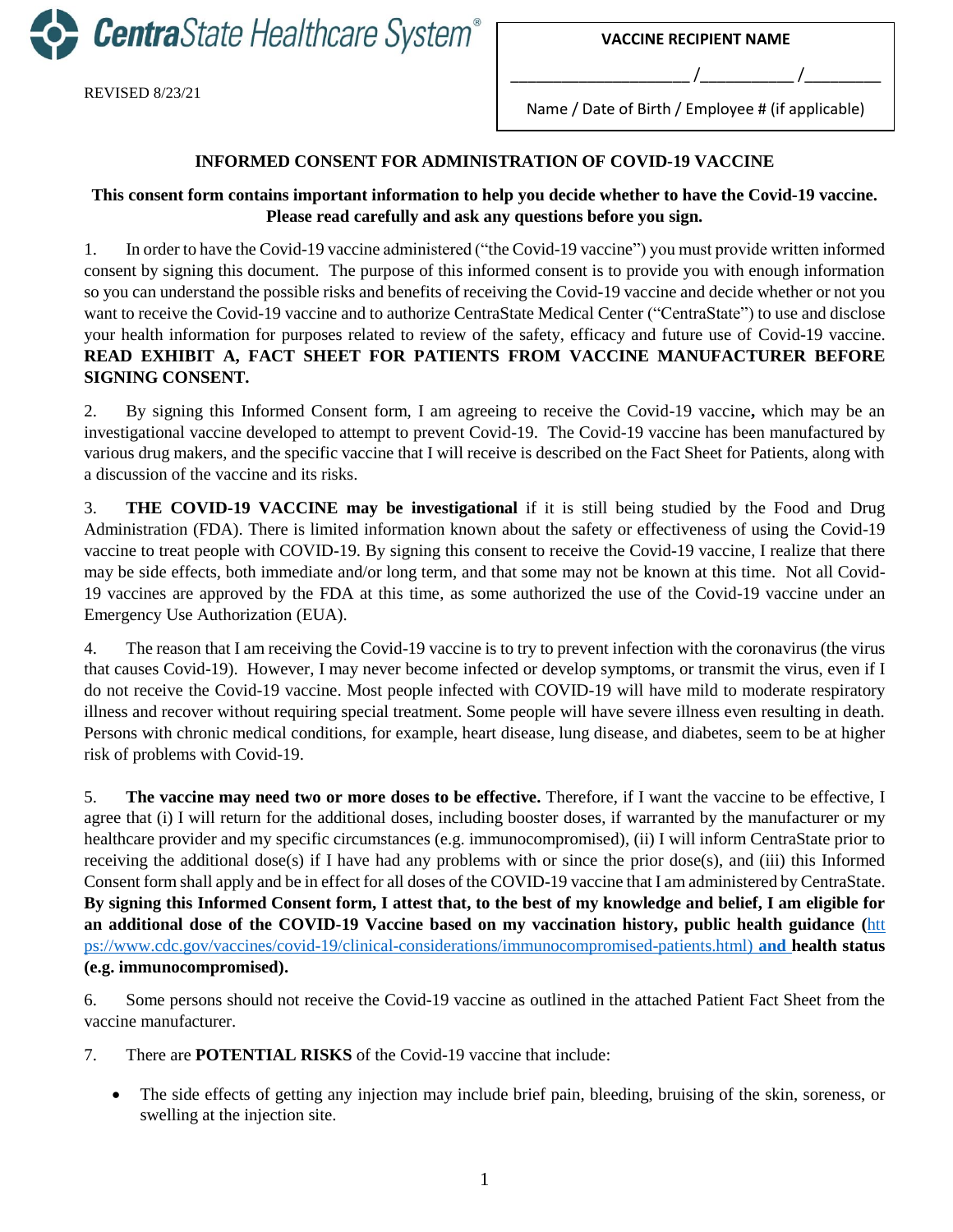- You could develop an allergic reaction from the Covid-19 vaccine, either during or after injection with the Covid-19 vaccine. Tell your healthcare provider right away if you get any of the following signs and symptoms of allergic reactions: fever, chills, nausea, headache, shortness of breath, low blood pressure, wheezing, swelling of your lips, face, or throat, rash including hives, itching, muscle aches, dizziness, anaphylactic reaction and even death.
- **There may be other serious and unexpected side effects and risks which are unknown at this time,** as only a small number of people have been given the Covid-19 vaccine. These could be as serious as paralysis and death. Please read the Patient Fact Sheet for a description of risks that are known at this time.

8. Before agreeing to receive the Covid-19 vaccine, you know that the alternative is not to receive the Covid-19 vaccine, and you may never need it.

9. Although the vaccine manufacturer believes that the Covid-19 vaccine may reduce your ability to infect others, this is not a guaranty. Therefore, to protect others if you have symptoms or if you are exposed to Covid-19, you should still take precautions to prevent infection of others, including isolating, wearing a mask, social distancing, avoiding sharing personal items, cleaning "high touch" surfaces, and handwashing.

10. COSTS FOR TREATMENT.For patients, the Covid-19 vaccine you receive today will be free of cost, however, an administration fee may be charged by CentraState and submitted to patient's insurance carrier or, for uninsured patients, to the Health Resources and Services Administration's Provider Relief Fund for reimbursement. You will not be charged a co-pay or deductible. However, you and/or your health plan are responsible for payment of the costs associated with any future treatment, as well as costs related to any side affects you may experience as a result of the Covid-19 vaccine. Employees and Medical Staff Members of CentraState shall receive the vaccine free of cost pursuant to their duties and responsibilities at CentraState.

11. PARTICIPATION IS VOLUNTARY.Your receipt of this Covid-19 vaccine is voluntary. You may choose not to receive the vaccine. If you decide not to get the Covid-19 vaccine, it will have no effect on any services or treatment you are currently receiving from your physician.

12. CONFIDENTIALITY OF RECORDS AND RELEASE TO GOVERNMENT AGENCIES**.** The State of New Jersey has required that all individuals receiving the Covid-19 vaccine be enrolled in the New Jersey Immunization Information System (NJIIS). Information regarding the NJIIS can be found at: [https://www.njiis.nj.gov/core/web/index.html#/mission.](https://www.njiis.nj.gov/core/web/index.html#/mission) You or your legal guardian may submit a request to the New Jersey Department of Health (NJDOH) to opt-out of the NJIIS registry, but requests will not be reviewed by the NJDOH until after the end of the Covid-19 Public Health Emergency. By signing this consent, you acknowledge that CentraState will be sharing your vaccination information with the NJIIS. In addition, your records and the protected health information (PHI) included in your records may be shared with the manufacturer of the Covid-19 vaccine or with public health authorities (including, but not limited to, the Centers for Disease Control, the Food and Drug Administration, the NJDOH, and New Jersey local health departments) for purposes of assessing the safety and/or effectiveness of the Covid-19 vaccine, or if adverse events related to the Covid-19 vaccine need to be reported. This information may be shared pursuant to the public health exception contained in the regulations governing the use of PHI under the Health Insurance Portability and Accountability Act of 1996, as amended (HIPAA). The public health exception allows your health information to be shared with a public health authority for the purpose of preventing or controlling disease, injury, or disability, or conducting public health surveillance, investigations, or interventions. It may also be shared with any entity subject to the jurisdiction of the Food and Drug Administration (such as a vaccine manufacturer) for the purpose of activities related to the quality, safety or effectiveness of such FDA-regulated product or activity. By signing this consent, you acknowledge that CentraState may share your vaccination information with public health authorities or with the vaccine manufacturer.

13. RELEASE FROM LIABILITY. I realize that the FDA has authorized use of the Covid-19 vaccines for the treatment of COVID-19 both with full approval and some still under an Emergency Use Authorization (EUA) only, which means that the Covid-19 vaccine with EUA status has not undergone the same type of review as an FDAapproved or cleared product. In consideration of CentraState's agreement to administer the Covid-19 vaccine, **I HEREBY AGREE TO RELEASE CENTRASTATE**, and any of its employees, agents and representatives